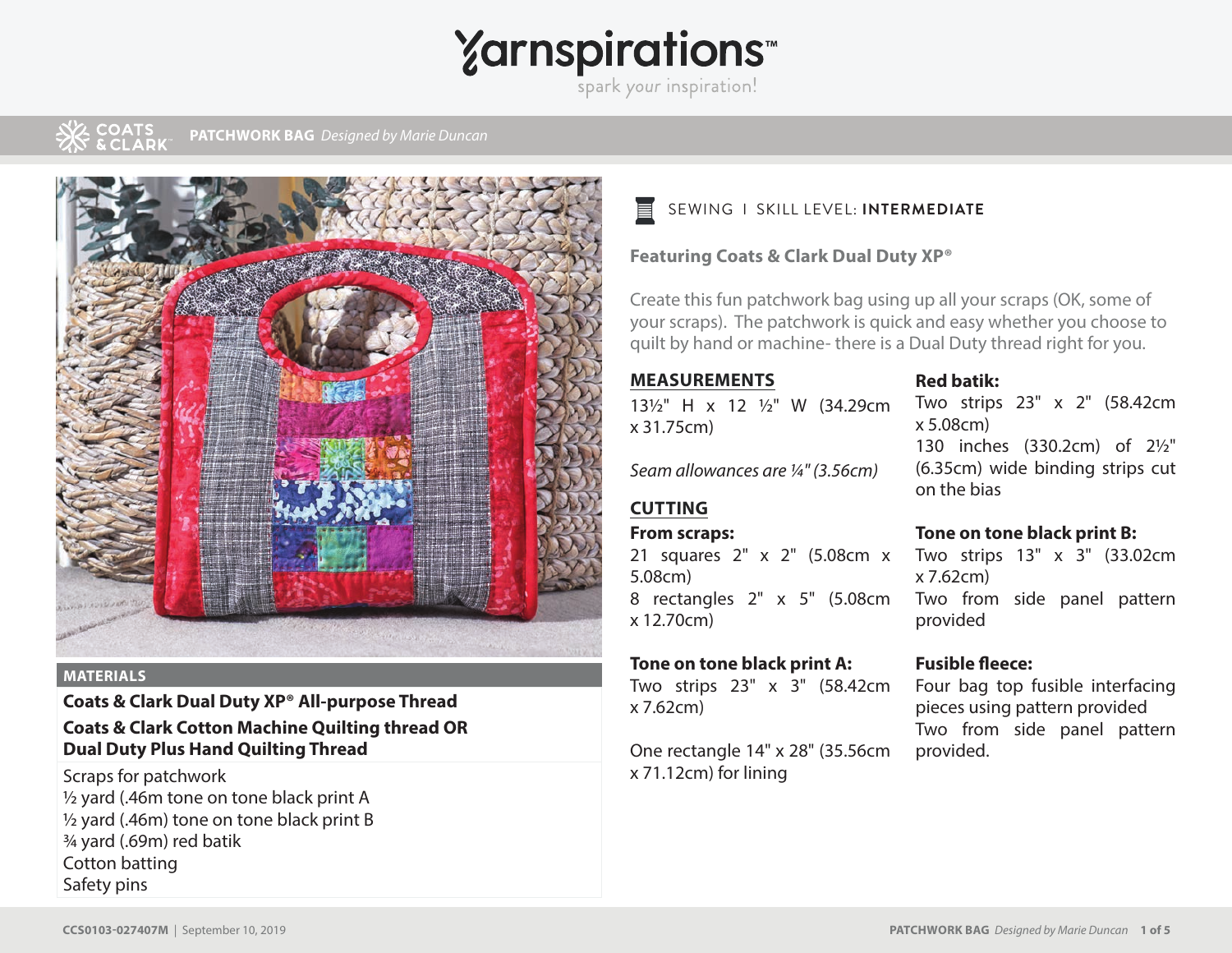**Yarnspirations** 

spark your inspiration!

#### & COATS<br>& & CLARK **PATCHWORK BAG** *Designed by Marie Duncan*

#### **SEWING**

- 1. Thread machine with Dual Duty all-purpose thread.
- 2. Place two of the 2" x 2" (5.08cm x 5.08cm) squares right sides together. Stitch using a ¼" (.635cm) seam allowance.
- 3. Repeat for a total of seven segments.
- 4. Add a third square onto each of the segments.
- 5. Press the seams open.







7. Press the seams open.



- 8. Place the 23" x 3" (58.42cm x 7.62cm) tone on tone black print A strips right sides together with the patchwork strip and stitch one on each side.
- 9. Place the 23" x 2" (58.42cm x 5.08cm) red batik strips on each side and stitch in place.
- 10. Stitch the 13" x 3" (33.02cm x 7.62cm) tone on tone black print B strips onto the two ends of the pieced strip.
- 11. Press all seams open.
- 12. Fold the patchwork piece in half, lengthwise. Align the purse top pattern piece on one end as shown. Cut out the top curve and the center opening. See Purse top pattern on page 4.



- 13. Repeat for the other end of the patchwork. The purse front/ back/bottom is now ready to quilt!
- 14. Layer the patchwork purse with batting between the 14" x 28" (35.56cm x 71.12cm) lining and the patchwork.
- 15. Cut out the bag top, using the pattern given.
- 16. Place the bag top fusible interfacing pieces on the wrong side of the handle top and fuse two on each handle in place. Fuse them one at a time, using a press cloth.
- 17. Baste the outer edge of the bag and quilt as desired. Hand quilt using Dual Duty Plus Hand Quilting thread or machine quilt with Coats & Clark Cotton Machine Quilting thread. It's your choice. See Side panel pattern on page 5.
- 18. Fuse the fusible fleece to the wrong side of the side panel pieces.
- 19. Fold the panels in half, wrong sides together and baste around the outside edge.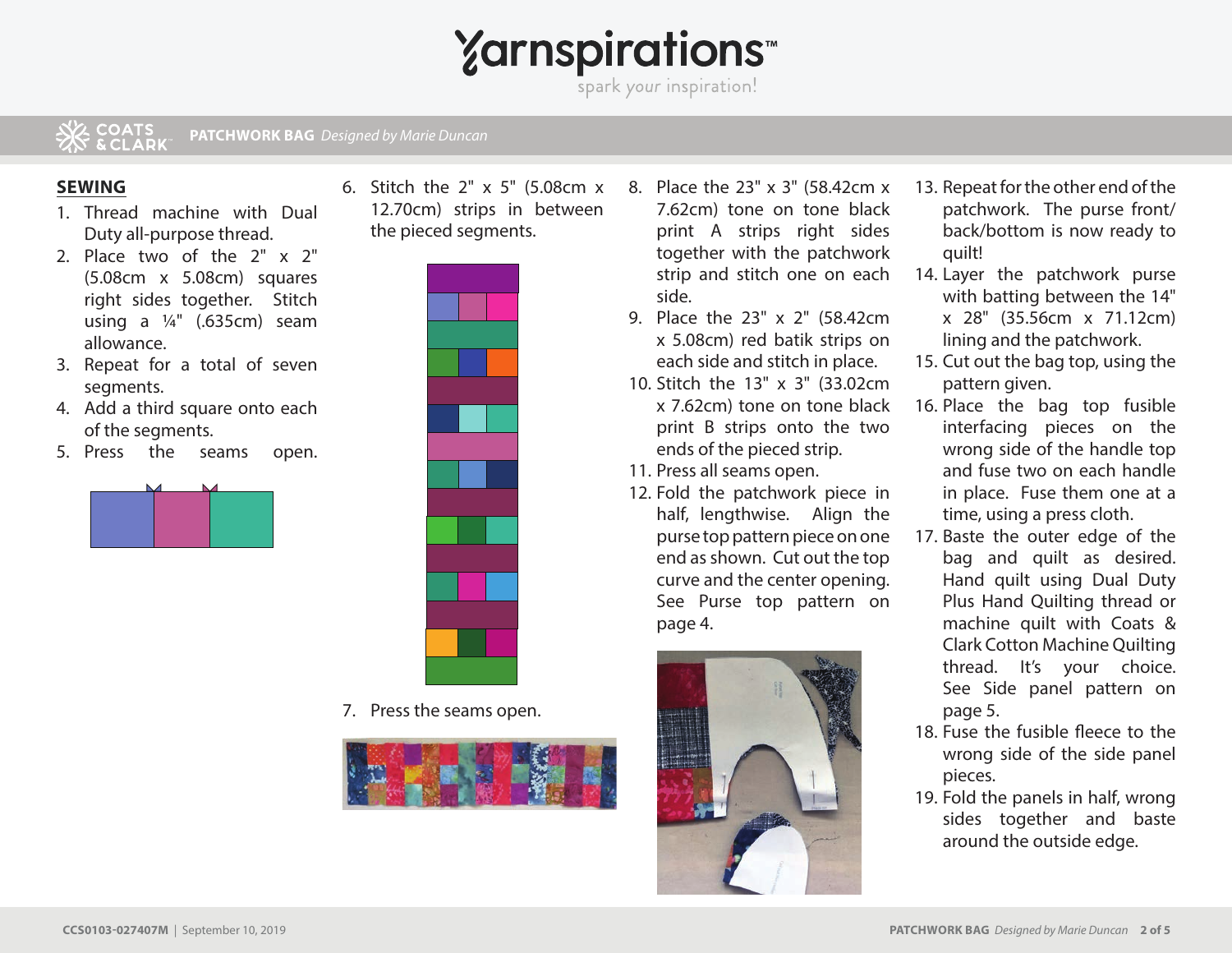# Yarnspirations<sup>\*\*</sup>

#### **PATCHWORK BAG** *Designed by Marie Duncan*

- 20. Pin the side panel piece in place, matching the center of the side panel piece to the center of the bag panel.
- 21. Stitch the side panels in place using a ¼" (.635cm) seam allowance.



- 22. Piece binding as necessary forming one long binding strip.
- 23. Fold in half, wrong sides together and press.
- 24. Stitch the binding to the right side of the handle openings, and to the exposed seam around the outside edge of the bag.
- 25. Bring the binding to the other side and hand stitch in place.

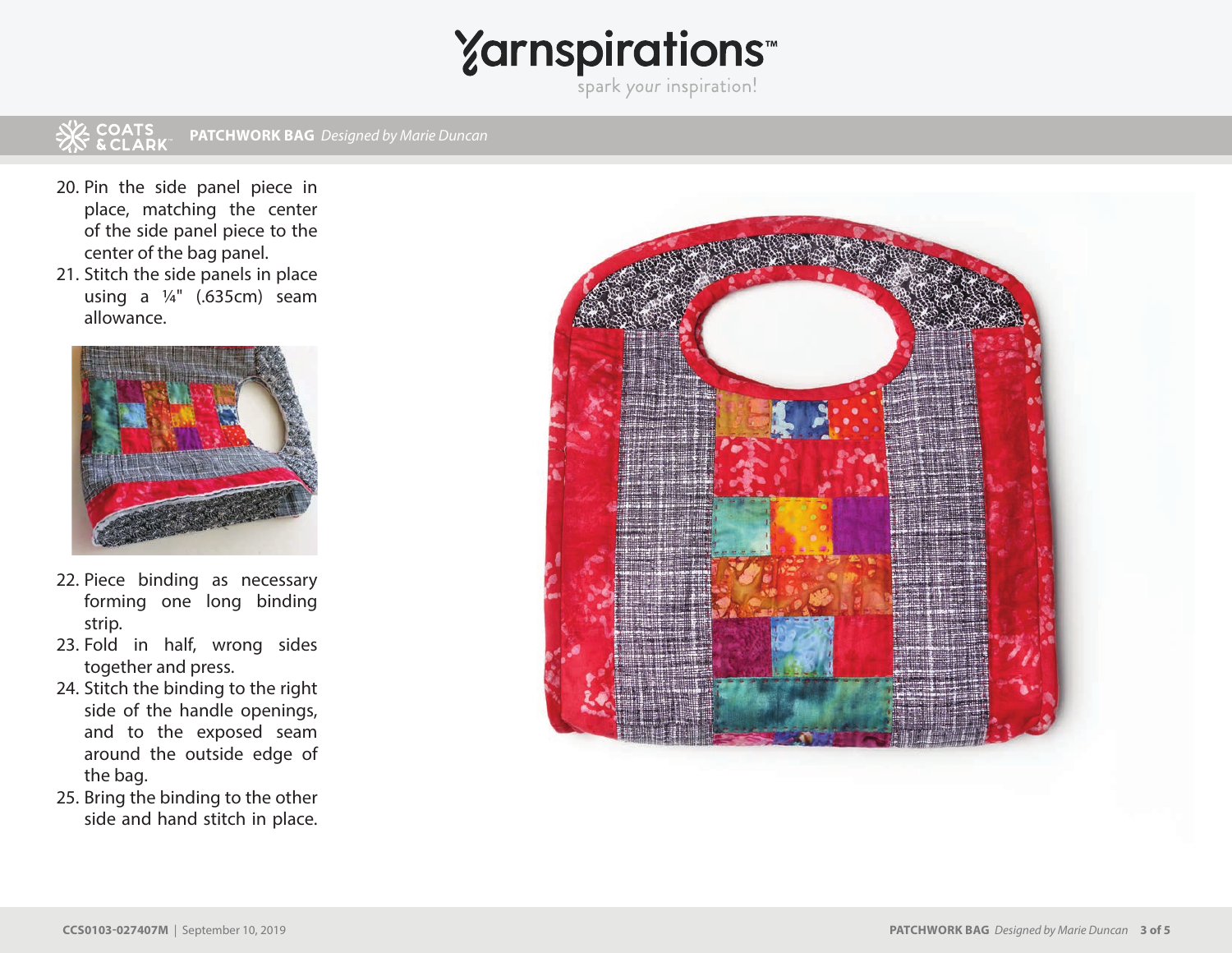

\*\*\* Measure templates before cutting to confirm printing at 100%\*\*\*

This square should measure 1" x 1" (2.54cm x 2.54cm) when printed.